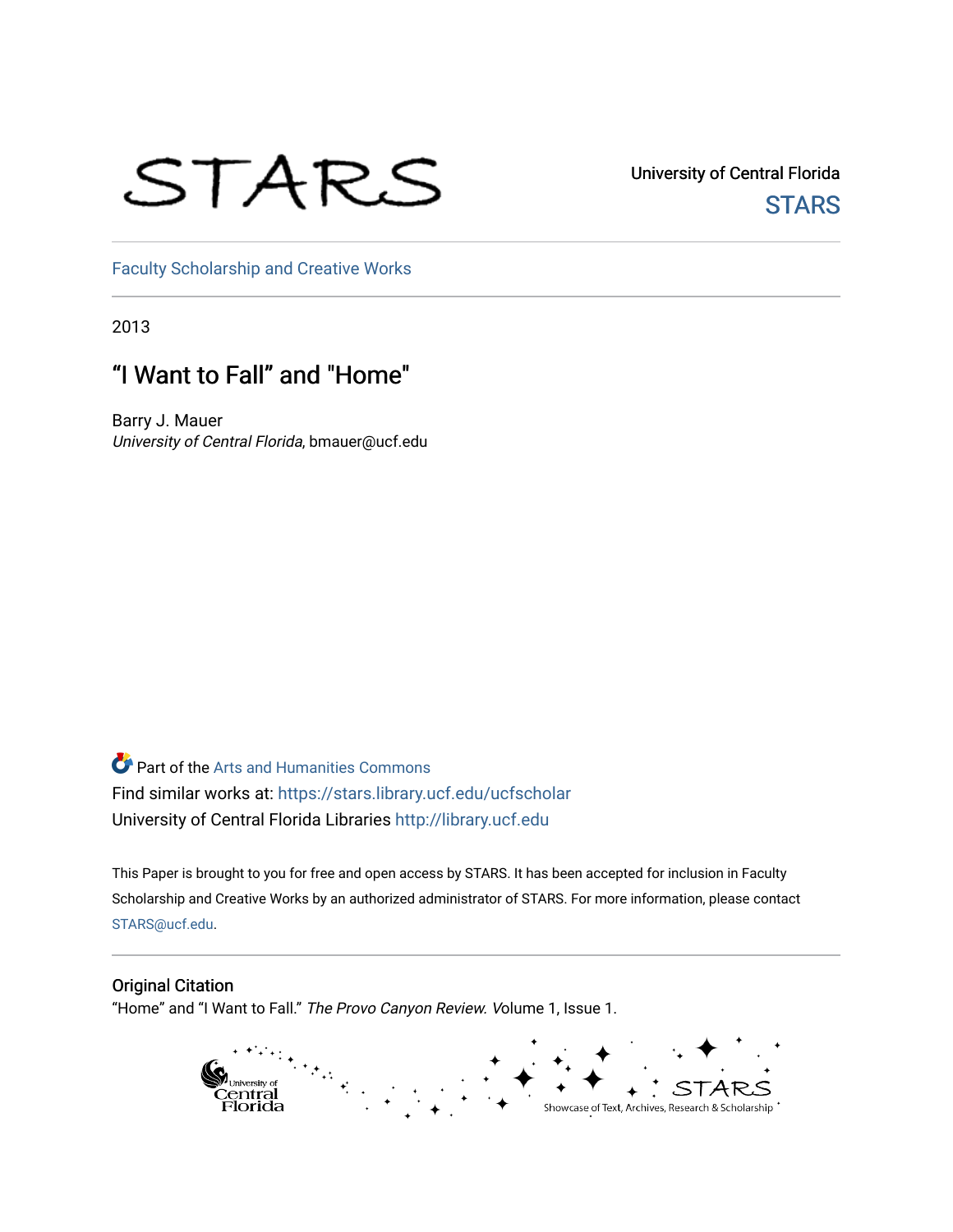#### **I** Want to Fall

I want to fall toward your sweet lake And soar away on honey spring To whisper music in your hair And fiddle language lovingly

We'd take our time and dreaming mad In delicate sad gardens We'd part the summer with our tongues To shine in frantic sleeping

So bitter fast these tiny days My sun an aching picture This crushing still does bare a love A dress, wind beating, seeping

- Barry Mauer